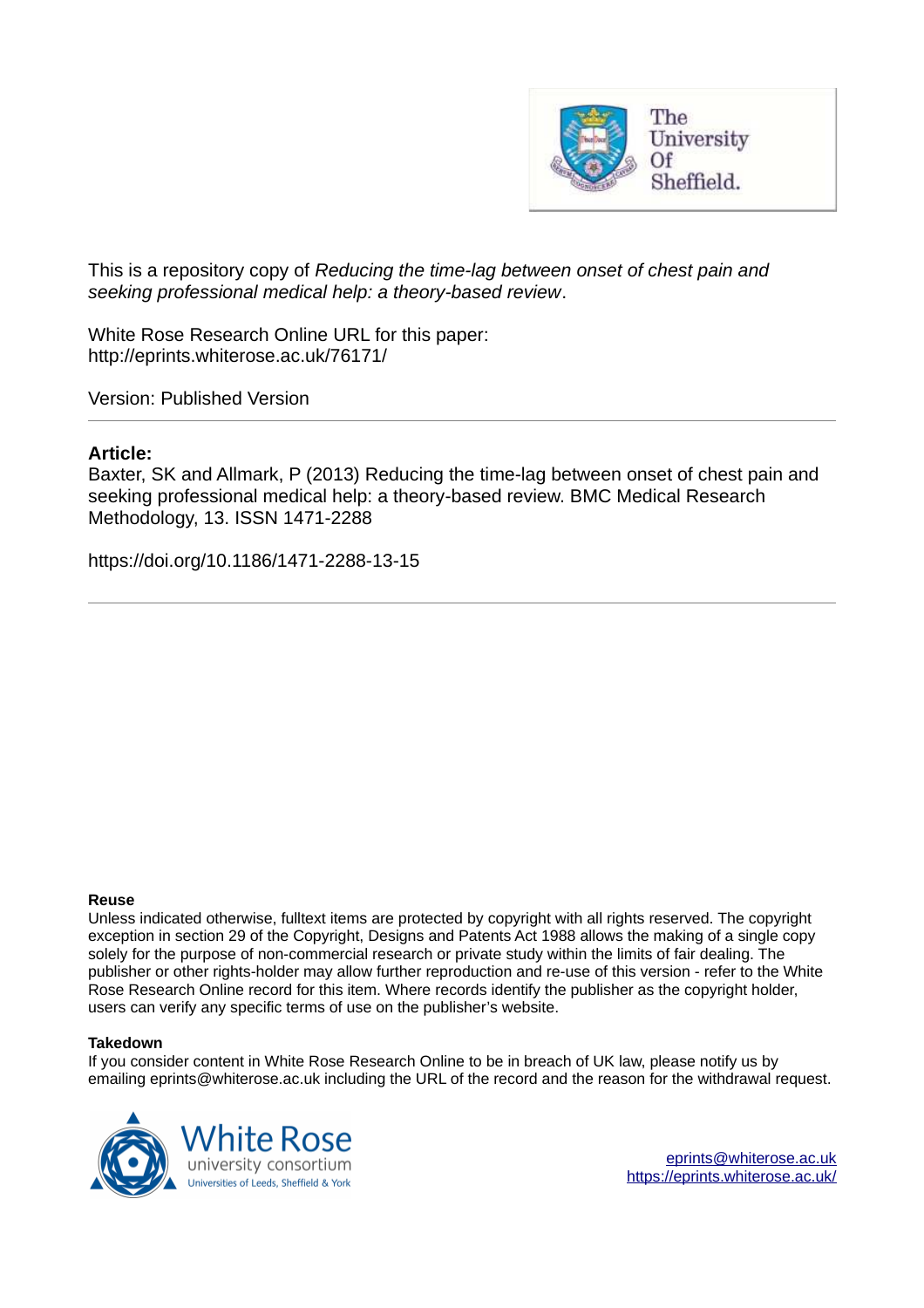public health xxx (2009) 1–8



available at www.sciencedirect.com

### Public Health



journal homepage: [www.elsevierhealth.com/journals/pubh](http://www.elsevierhealth.com/journals/pubh)

### Original Research

# Synthesizing diverse evidence: the use of primary qualitative data analysis methods and logic models in public health reviews

### S. B[a](#page-0-0)xter  $^{a,\ast}$  $^{a,\ast}$  $^{a,\ast}$ , A. Killoran  $^b$  $^b$ , M.P. Kelly  $^b$ , E. Goyder  $^a$

a *Section of Public Health, School of Health and Related Research, University of Sheffield, Sheffield, UK* <sup>b</sup> *National Institute for Health and Clinical Excellence, London, UK*

#### article info

*Article history:* Received 3 September 2009 Received in revised form 30 November 2009 Accepted 5 January 2010 Available online xxx

*keywords:* Systematic review Evidence synthesis Public health policy

#### abstract

*Objectives:* The nature of public health evidence presents challenges for conventional systematic review processes, with increasing recognition of the need to include a broader range of work including observational studies and qualitative research, yet with methods to combine diverse sources remaining underdeveloped. The objective of this paper is to report the application of a new approach for review of evidence in the public health sphere. The method enables a diverse range of evidence types to be synthesized in order to examine potential relationships between a public health environment and outcomes.

*Study design:* The study drew on previous work by the National Institute for Health and Clinical Excellence on conceptual frameworks. It applied and further extended this work to the synthesis of evidence relating to one particular public health area: the enhancement of employee mental well-being in the workplace.

*Methods:* The approach utilized thematic analysis techniques from primary research, together with conceptual modelling, to explore potential relationships between factors and outcomes.

*Results:* The method enabled a logic framework to be built from a diverse document set that illustrates how elements and associations between elements may impact on the well-being of employees.

*Conclusions:* Whilst recognizing potential criticisms of the approach, it is suggested that logic models can be a useful way of examining the complexity of relationships between factors and outcomes in public health, and of highlighting potential areas for interventions and further research. The use of techniques from primary qualitative research may also be helpful in synthesizing diverse document types.

ª 2010 The Royal Society for Public Health. Published by Elsevier Ltd. All rights reserved.

#### Introduction

Public health policy is increasingly based on summaries of information collated through systematic reviews of the

literature. $^1$  $^1$  Systematic review methods developed by the Cochrane Collaboration<sup>[2](#page-6-0)</sup> and the National Institute for Health and Clinical Effectiveness  $(NICE)^3$  $(NICE)^3$  have explored questions regarding the effectiveness of clinical interventions, and have

0033-3506/\$ – see front matter ª 2010 The Royal Society for Public Health. Published by Elsevier Ltd. All rights reserved. doi:10.1016/j.puhe.2010.01.002

<sup>\*</sup> *Corresponding author*. Tel.: þ44 114 2220852; fax: þ44 114 2225454.

E-mail address: [s.k.baxter@sheffield.ac.uk](mailto:s.k.baxter@sheffield.ac.uk) (S. Baxter).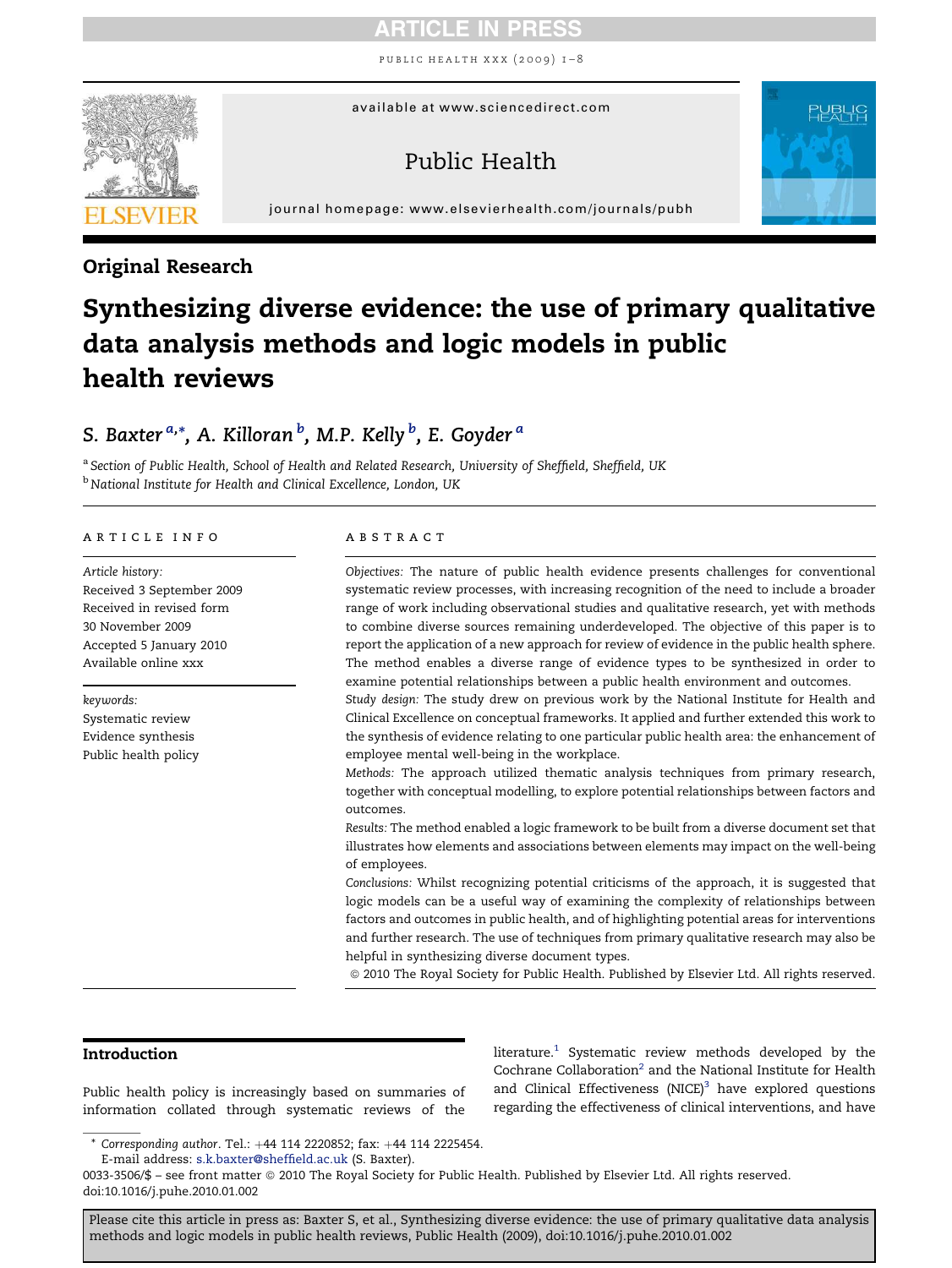### <span id="page-2-0"></span>2 **public HEALTH XXX** (2009)  $I-8$ ARTICLE IN PRESS

consequently given preference to quantitative studies. Public health, however, may offer particular challenges to the conventional systematic reviewmethod due to the nature of the evidence available and the complexity of the interventions.<sup>[4,5](#page-6-0)</sup>

A systematic review endeavours to use transparent and replicable methods to identify, evaluate and interpret available evidence to address a research question. A review will define inclusion and exclusion criteria, include an examination of study quality, and will often synthesize findings into evidence statements.<sup>[5,6](#page-6-0)</sup> The quality of the evidence included is assessed according to the study design, conduct and analysis.[1](#page-6-0) Reviewers set the minimum quality standard for evidence that will be considered, based on the conventional hierarchy of design that places experimental studies and, in particular, randomized controlled trials at the top. These study design hierarchies, however, are problematic in areas of research such as public health, with its preponderance of nontrial evidence exploring wider issues such as how interventions work, patients' experiences, or how public health can be improved and health inequalities reduced.<sup>[7,8](#page-6-0)</sup> In addition to these issues, many areas of study lack research of sufficient quality or quantity on a topic to contribute to a meaningful systematic review.<sup>[9](#page-6-0)</sup>

In recognition of these limitations, there has been increasing interest in developing review methods to incorporate diverse types of evidence including qualitative research.<sup>[7,10,11](#page-6-0)</sup> Conventional systematic reviews have been criticized on a number of grounds, including: they provide a lack of context for social interventions<sup>[12](#page-6-0)</sup>; they are of limited use to policy makers, practitioners and other groups due to the lack of studies available $^8$  $^8$ ; they exclude important work $^{12}$  $^{12}$  $^{12}$ ; and they lack consideration of feasibility and implementation. Widening the types of evidence included in a review may help to overcome these criticisms.

As the potential for different types of evidence to make a contribution to a review has been explored, methods for the synthesis of qualitative research have expanded. $^{13}$  $^{13}$  $^{13}$ Approaches such as 'qualitative meta-synthesis' $14$  are being increasingly applied in a wide variety of areas.<sup>[15,16](#page-6-0)</sup> Researchers in the area caution, however, that approaches to qualitative synthesis of secondary research need to be further developed to be just as explicit as methods in primary research,<sup>[9](#page-6-0)</sup> and that forms of data extraction used for this type of study require further improvement and evaluation. $10,11$  Whilst it is argued that the benefit of including diverse study types in a review is to provide context for interventions and explanations for their effects, $17$  the integration of different types of data in the same review remains a key challenge.[17](#page-6-0) In some reviews, different types of evidence are given different weighting or are used to answer different sub-questions. Alternatively, it has been suggested that qualitative evidence could be used to refocus the outcome of the quantitative synthesis. $^{18}$  $^{18}$  $^{18}$ 

In addition to these challenges associated with the incorporation of diverse evidence types, public health reviews examine interventions that are often complex. This may be associated with the characteristics of the intervention or study populations, or may be a result of examining multifactorial outcomes rather than a causal chain between an agent and an outcome that is relatively short and simple. $4,19$ There may be long and complex causal pathways that are subject to effect modifications and variation between settings, thus creating considerable challenges for reviews to link public health interventions to outcomes.<sup>[19](#page-7-0)</sup>

It has been suggested that conceptual models (logic models) could prove useful by providing a structure for exploring these complex relationships between public health practice and outcomes.[20](#page-7-0) Logic models (also known as impact models) originate from the field of programme evaluation, and are typically diagrams or flow charts that convey relationships between contextual factors, inputs, processes and outcomes.<sup>[21](#page-7-0)</sup> It is argued that logic models are valuable in providing a 'roadmap' to illustrate influential relationships and components from inputs to outcomes.<sup>[20,22](#page-7-0)</sup> These models have been used widely in the health promotion literature to identify domains underlying best practice.<sup>23-25</sup>

The work outlined in this paper aimed to pilot a new approach to systematic review of the evidence, which had the potential to overcome these issues of study design hierarchies, limited available evidence and complex causal pathways. The method was developed with the objective of drawing on acknowledged systematic review processes, yet enabling diverse sources of evidence to be examined and synthesized, to develop an improved understanding of the processes and outcomes underpinning a complex area of public health.

#### Methods

The approach described in this paper was developed following an earlier phase of work using a conventional systematic review methodology. This review had the purpose of examining evidence relating to interventions to improve employee mental well-being in the workplace. The review identified that there was 'insufficient evidence' of organization-wide approaches to promoting mental well-being, and suggested that useful evidence may have been excluded because of the narrow focus of the original research question.<sup>[26](#page-7-0)</sup> The findings suggested that other types of evidence that had been excluded from the traditional review process could be equally valid and relevant to inform policy decisions regarding effectiveness. Research in the field included a growing body of cohort studies, and influential work from authors using crosssectional designs. This wider literature suggested that the influence of the working environment on the mental wellbeing of employees was complex.

#### Conceptual modelling

An alternative approach to reviewing the literature was therefore proposed based on previous work at NICE on conceptual modelling, described in a previous paper.<sup>[27](#page-7-0)</sup> Briefly, the development of NICE public health guidance is informed by conceptual understanding of the causal pathways that influence health, $27$  and this understanding provides a theoretical rationale for potential interventions for improving health. The conceptual model is based on two premises. The first is that there are causal pathways from the wider determinants of health to individual-level health outcomes. The second is that there are causal pathways from the wider determinants of health to patterns of population-level health. These causal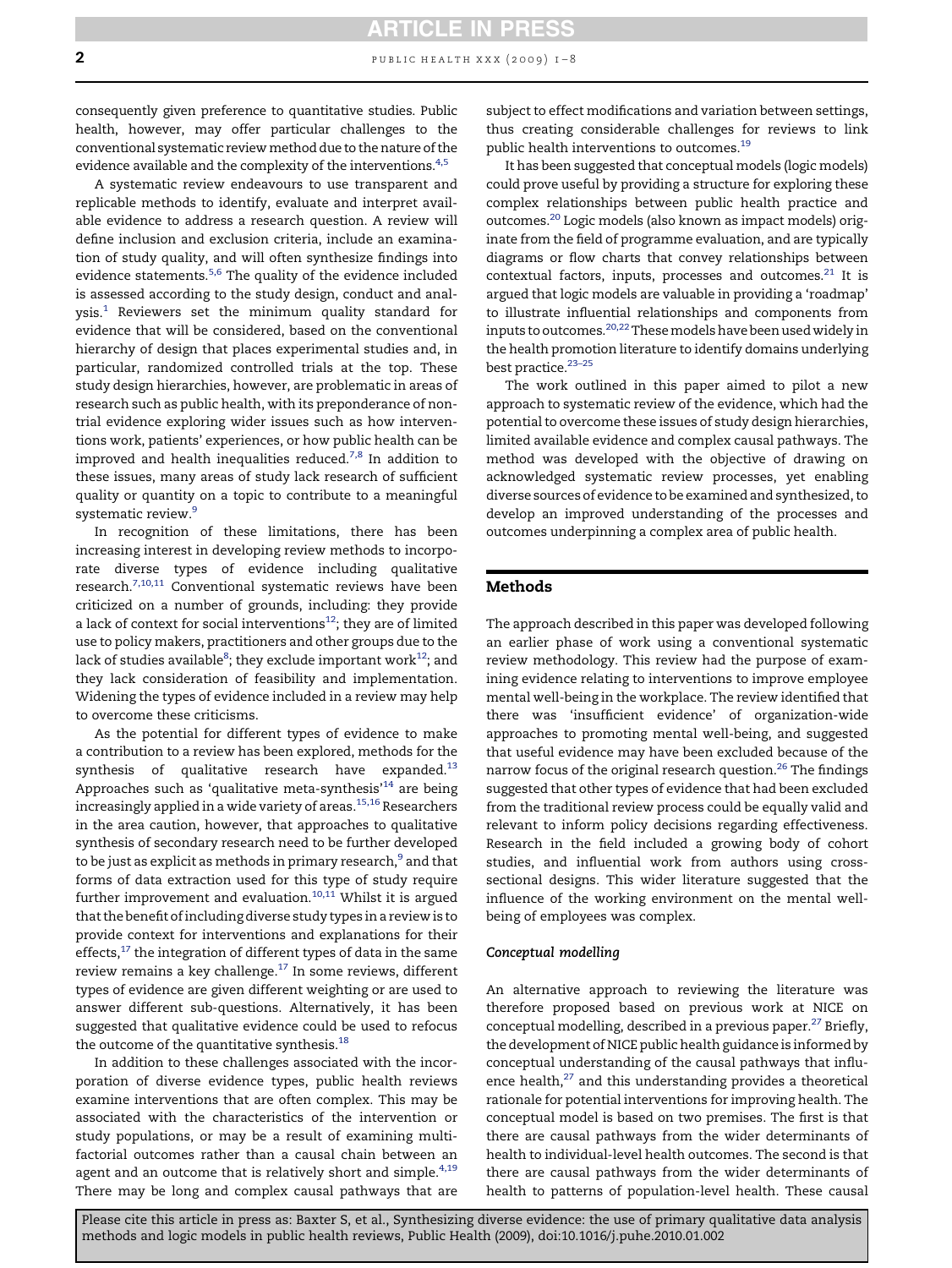PUBLIC HEALTH XXX  $(2009)$   $I-8$  3

pathways embrace a range of phenomena at a variety of different analytic levels including economic, social, political, physical and biological factors. The conceptual model distinguishes four causal vectors of population, environment, organization and society, and describes the interaction between these four vectors and human experience. $27$ 

Following the limited findings using the conventional systematic review method, it was proposed to pilot a new approach to review by further developing the use of conceptual modelling. The four-vector model was applied to conceptualize the factors associated with workplace mental well-being, based on initial searching and assessment of literatures in the fields of occupational medicine, organizational psychology, organizational management and development, as well as public health. The modelling process aimed to identify the range of factors that operate through population-wide institutional structures and systems, environmental agents, socio-cultural mechanisms and the work organization setting that potentially impact on the mental well-being of employees (see [Fig. 1](#page-2-0)).

A more detailed logic model (see Fig. 2) was then developed from this framework to conceptualize the main components of a healthy work organization and work characteristics that could potentially enhance mental well-being and those that pose risks (act as stressors).

#### Applying and further developing the method

Having developed this theoretical model, the next stage proposed was to refine and explore the elements of the model and the nature of these relationships by a review of the available evidence across all published forms. An expert reference group was established to support the identification of relevant evidence, in addition to the experimental studies that had formed part of the previous systematic review.

The documents included in the review encompassed a diverse range of empirical and non-empirical work (see Table 1).

#### Synthesis of evidence

A key part of systematic reviews is data extraction, where information from the documents under scrutiny is obtained in a consistent, transparent and replicable method using a pre-designed extraction pro-forma.<sup>[10](#page-6-0)</sup> In common with standard systematic review procedures, a pro-forma for extraction was designed for this work. The form was similar to that of traditional reviews, seeking information relating to population, key findings, study design and study limitations. In contrast to other reviews, however, there was no accompanying assessment of study quality using pre-defined criteria.

It has been argued that qualitative reviewers should look for inspiration from their own modes of working and seek to incorporate these, rather than applying pre-existing system-atic review procedures.<sup>[28](#page-7-0)</sup> With this in mind, the authors drew on techniques from primary qualitative data analysis in order to synthesize the different types of evidence included in this review. Qualitative data take the form of narratives, with themes and concepts as the analytical device $11$  and with thematic analysis a frequently used method.<sup>[29](#page-7-0)</sup> These techniques were applied to this synthesis by reading and extracting the key findings from each source document, and recording



Figure 1 – Conceptual framework for public health guidance applied to workplace mental wellbeing.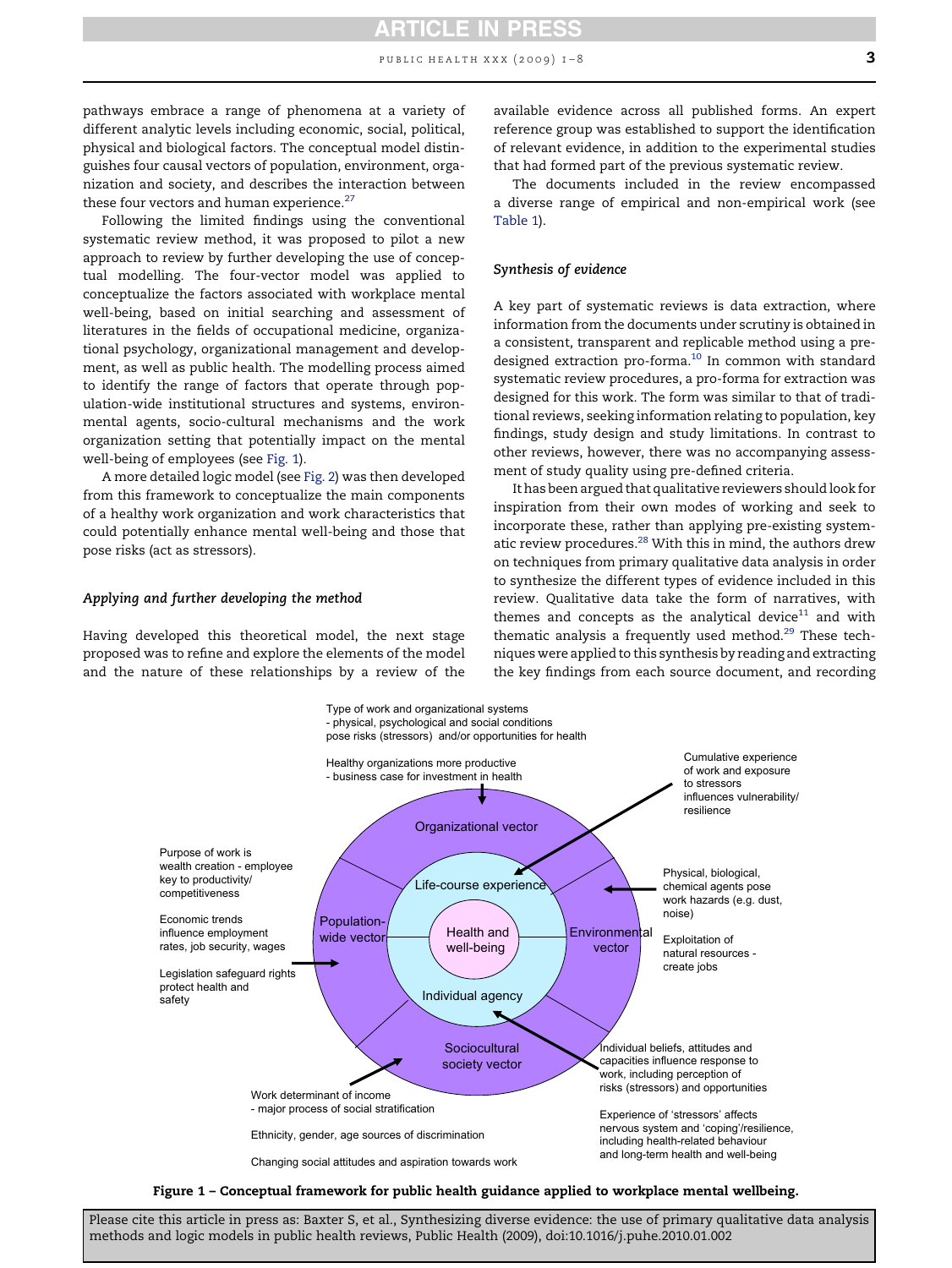**4 public health xxx** (2009) 1–8



these on the extraction summary form, thereby transforming the set of documents into a common narrative form.

#### Results

In order to synthesize the findings, each extraction sheet was read and coded using analysis techniques from primary qualitative studies. The extraction summaries were loaded into the software programme  $N$ Vivo<sup>[30](#page-7-0)</sup> in the form of individual documents. Each document was then read on a line-byline basis and a code was assigned to chunks of text in line with primary qualitative data analysis methods. $31$  The codes described elements that could impact on well-being, and highlighted any associations between elements described by authors. Following the coding of documents, the data within each code were re-examined for consistency by the review team, with agreement reached through consensus.

| Table 1 - Documentsincluded in the review. |                |
|--------------------------------------------|----------------|
| Review papers                              | 45             |
| Discussion papers                          | 35             |
| Surveys reporting associations             | 31             |
| Surveys reporting prevalence               | 30             |
| Policy documents/reports                   | 29             |
| Cohort studies                             | 19             |
| <b>Books</b>                               | 10             |
| Meta-analysis papers                       | 8              |
| Cluster randomized controlled trials       | 5              |
| Case studies                               | $\overline{4}$ |
| Book chapters                              | $\mathbf{3}$   |
| Qualitative studies                        | $\mathcal{D}$  |
| Randomized controlled trials               | 1              |
| Controlled before-and-after studies        | 1              |
| Case-control studies                       |                |
| Total                                      | 224            |

A revised logic model (Fig. 3) was built by the process of examining the coded data to identify core elements of the workplace and associations between elements in an iterative process. The review findings further developed and expanded the initial model, suggesting a distinction between elements of work context, work content and individual factors. Examination of the data also highlighted where authors reported that stronger potential associations between causative elements and outcomes may be found (see Boxes 1–3). By examining where these associations are reported, the revised model suggested that well-being should be considered a mediating factor in behavioural and attitudinal outcomes, which are then mediating factors in any business outcomes. This contrasted with the initial model in which well-being was linked directly to outcomes. By reviewing the extended range of literature, the work confirmed the complexity of the area and was able to identify potential associations between the multiple factors which could impact upon worker mental well-being. The building of the logic framework from the data also enabled potential outcomes to be suggested, and indicated where intervention points may be located.

#### Discussion

The methods employed successfully demonstrated how the logic framework approach may be applied to the public health sphere. The work in particular enabled the further development and examination of relationships between the workplace and employee well-being. It is suggested that the logic model developed has value in providing further explanation of influences between elements, and offers a structure for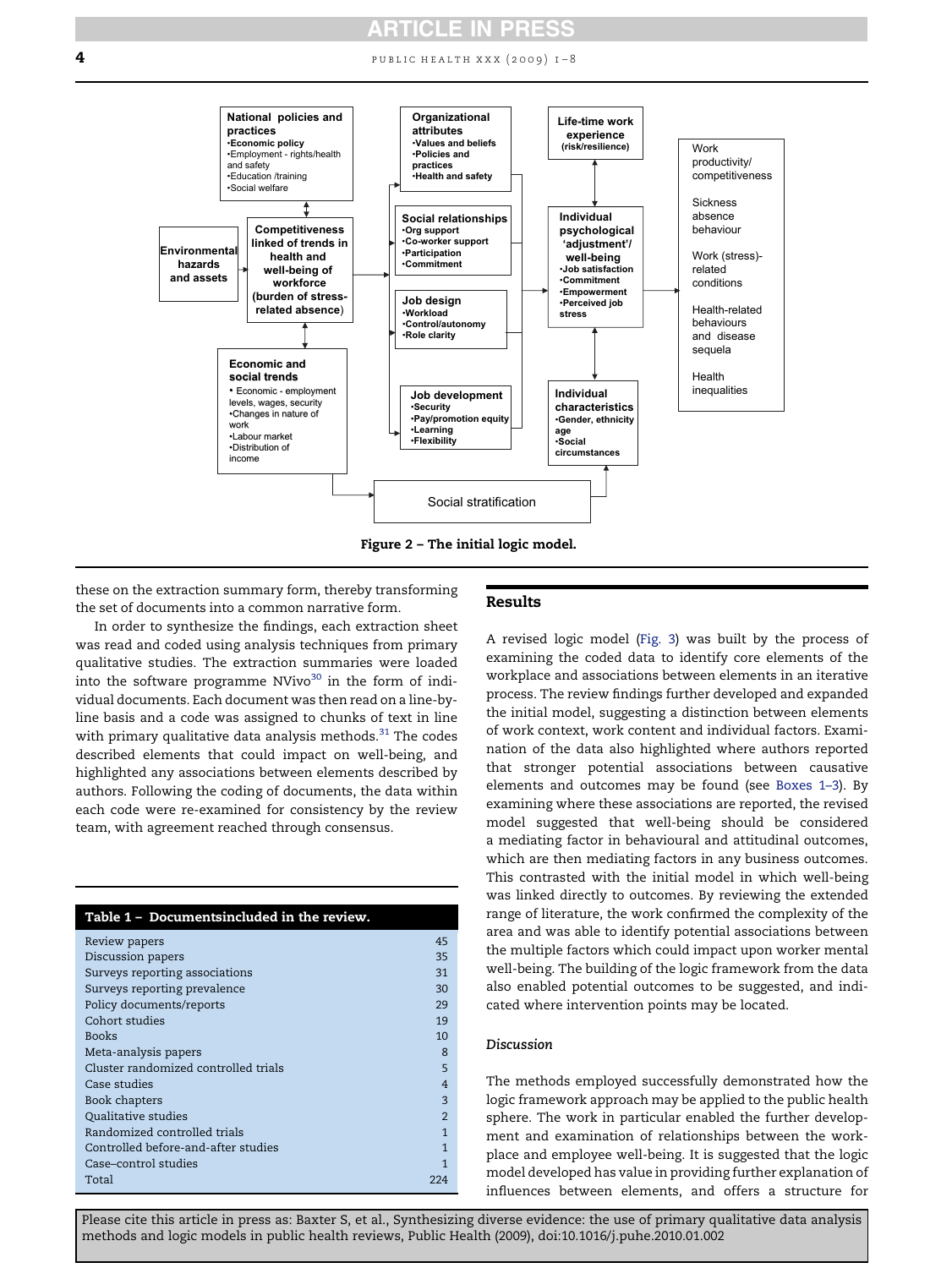PUBLIC HEALTH XXX (2009)  $1-8$  5

<span id="page-5-0"></span>

Figure 3 – Revised logic framework for workplace mental well-being.

further research to develop and test research questions and explore outcomes. The techniques employed were successful in achieving a synthesis of a very heterogeneous set of documents, enabling work from different disciplines in different forms to be included. The inclusion of this diversity provided depth and context in understanding the area, and afforded valuable information in regard to identifying where current work was being targeted, and where challenges for future research lay. Following the review, the findings were assessed against other recent review exercises in the area $32,33$  and found to be consistent.

This approach to reviewing, however, may be considered controversial in a number of ways. Systematic reviews are typically based on extensive and pre-defined searching of the literature, using predominantly electronic databases. The work described here contained no searching and sifting of

Box 1 Associations between work context and well-being

- 1. Management style and employee well-being.
- 2. Organizational justice and employee well-being.
- 3. Workplace support and employee well-being.
- 4. Participation and employee well-being.
- 5. Communication systems and well-being.

databases, being instead based on documents identified by a previous systematic review, together with material identified by an expert reference group. While recognizing that these methods lead to criticism of potential selection bias, it is suggested that the review may still be termed 'systematic' in that it used transparent and replicable methods to extract, analyse and synthesize the evidence documents. It may also be argued that qualitative philosophies of data saturation rather than extensive searching are appropriate for qualitative synthesis, although the charge of subjective decisionmaking remains.

The inclusion of such a diverse range of literature with no quality assessment process or prioritizing of evidence is at odds with conventional systematic reviews. The review

- Box 2 Associations between work content and well-being
- 1. Work demands and employee well-being.
- 2. Level of control and employee well-being.
- 3. Effort and reward and employee well-being.
- 4. Role and employee well-being.
- 5. Working schedules and employee well-being.
- 6. Sense of fulfillment and employee well-being.
- 7. Job stability and employee well-being.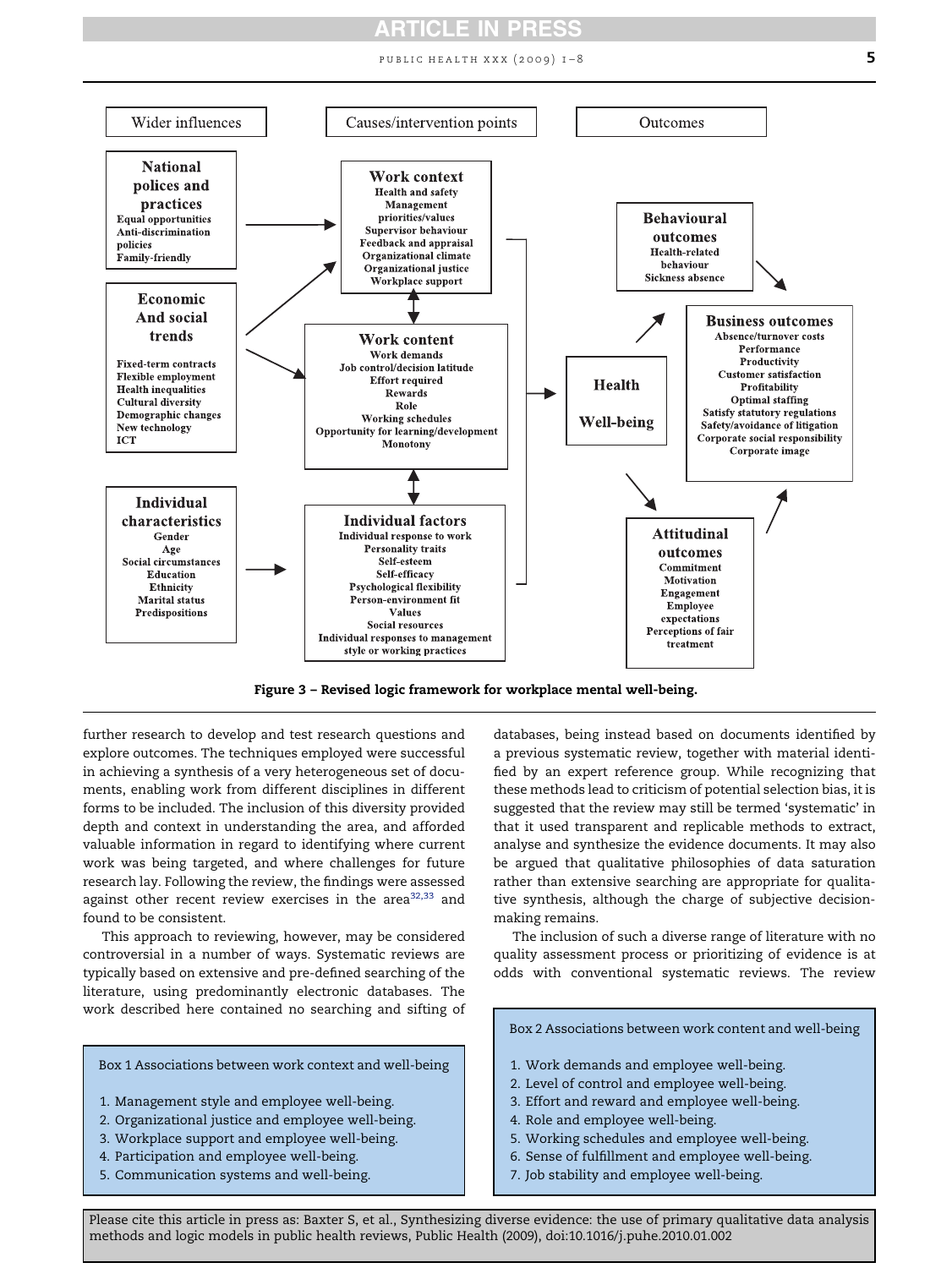<span id="page-6-0"></span>6 **b** PUBLIC HEALTH XXX (2009)  $1-8$ 

Box 3 Associations between individual employee factors and well-being

- 1. Psychological flexibility and well-being.
- 2. Social resources and well-being.

process did not include an examination of the quality of the source evidence as all documents were treated equally. This may be controversial in light of the growth in tools designed to assess the quality of primary qualitative study designs.<sup>[34](#page-7-0)</sup> It has been argued that, as with quantitative studies, the synthesis of qualitative data requires excluding or downgrading by weighting the studies that are of insufficient quality to contribute fully to a synthesis.<sup>11</sup>

However, it has also been argued that critical appraisals of the type used in quantitative synthesis are less appropriate for reviews of qualitative evidence where 'the conceptual yield of included papers is more important than the robustness of the study design'. $^{13}$  Also, it is reported that currently there is no consensus on 'how or even whether to appraise the quality of individual qualitative studies'.<sup>[35](#page-7-0)</sup> As the review described here included a significant quantity of non-empirical work, using an assessment of study quality was not feasible. The philosophy of combining such a heterogeneous body of literature with the purpose of gaining a greater in-depth understanding also seems to be in conflict with notions of prioritizing one type of data above another.

The use of primary qualitative data analysis techniques in summarizing and synthesizing the evidence also proved valuable. The volume of text within the set of documents was considerable, including many books, book chapters and policy documents that ran to several hundred pages in length. Computer-aided qualitative data analysis software is designed to deal with large volumes of text data, and while it is important to emphasize that the software acts as data manager not as data analyst, the coding, storage and retrieval capabilities are beneficial in dealing with large quantities of text.

In addition to the building of the logic framework, the software program facilitated retrieval of all the data extracts coded to each element during the writing of the final review report. This enabled the narrative synthesis to draw upon the full range of work in describing the influence of each element of the framework in a systematic way. The method also enabled the frequency of coding for each element to be reported, providing information regarding trends within current work (see [Appendix 1\)](#page-5-0).

The mixing of different study designs within a single synthesis has been criticized, $16$  and the removal of contextual information and theoretical underpinning from qualitative work may also be perceived as a limitation. Dixon-Woods et al.<sup>16</sup> drew a distinction between qualitative reviews that are integrative and reviews that are interpretive. The work outlined here could be described as primarily integrative, as the key purpose was to identify elements of the workplace and descriptions of any relationships between these elements, rather than developing new concepts. This integrative intent may be subject to claims of being reductionist or averaging. However, far from endeavouring to simplify the issues, the goal of this work was to extend understanding of the complexity of the relationships 'rather than to aggregate and merge findings in a kind of averaging process'.<sup>15</sup>

#### Conclusions and recommendations

In contrast to systematic reviews that offer evidence statements, or meta-analysis of quantitative data to give pooled effect sizes, the logic framework does not offer ready answers to questions of where best practice is to be found. Work aiming to develop specific guidance may benefit from having a less broad focus than that described here. However, the wider focus did provide a method of illuminating complex pathways within public health, which may then be further examined via other methods.

The balancing of research rigour with methods that explore processes and outcomes has been an ongoing debate in the field of health promotion. $23,24$  Potentially, the logic framework could be further extended to include notions of levels of evidence, with analysis of the range of types of evidence underpinning each element of the framework. Walsh and Downe<sup>15</sup> describe the recurrence of themes between studies as adding to validity, and potentially the frequency of coding table could also be used in this way. A further refinement of the method could also be the development of systematic ways of identifying topic experts and criteria for inclusion of their recommended texts.

While recognizing the limitations of this study in terms of potential selection bias of included material, this exploratory work indicates that primary qualitative data analysis techniques are useful methods of examining a broad range of literature in order to develop an understanding of complex public health issues. It is suggested that using these methods to construct logic frameworks can offer helpful insights into multi-faceted pathways underpinning public health interventions and outcomes, and has the potential to be developed further.

#### Acknowledgements

The authors would like to thank Simon Pickvance who contributed to the development of the revised framework.

#### Ethical approval

None sought.

#### Funding

This review was funded by NICE for the purposes of informing public health guidance. The interpretation, analysis and views expressed are those of the authors and not necessarily those of NICE.

#### Competing interests

None declared.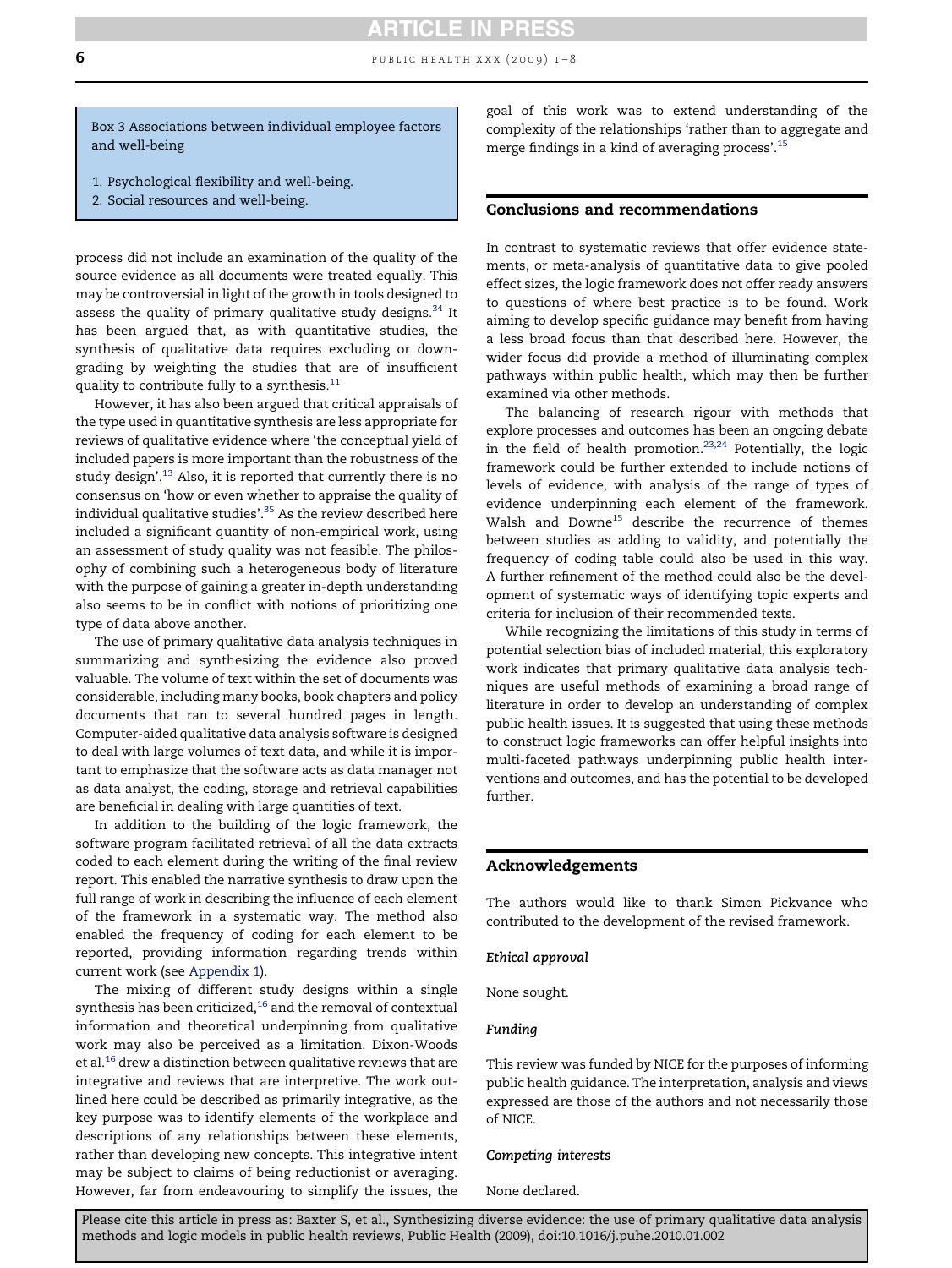#### PUBLIC HEALTH XXX  $(2009)$  I-8

#### <span id="page-7-0"></span>Appendix 1

#### Frequency of coded elements

| Node               |                                   | Documents<br>coded | Passages<br>coded        |
|--------------------|-----------------------------------|--------------------|--------------------------|
| Study designs      |                                   | 50                 | 103                      |
|                    | Stress programmes                 | 36                 | 101                      |
| Prevalence         |                                   | 39                 | 76                       |
| Employer benefits  |                                   | 43                 | 75                       |
| Implementation     |                                   | 38                 | 72                       |
|                    | Job type or employer type         | 36                 | 71                       |
| differences        |                                   |                    |                          |
|                    | Individual attributes             | 34                 | 66                       |
|                    | Changing work characteristics     | 18                 | 49                       |
|                    | Working schedules                 | 22                 | 49                       |
|                    | Associations/demand and other     | 21                 | 43                       |
| factors            |                                   |                    |                          |
|                    | Associations/effort-reward        | 19                 | 42                       |
|                    | imbalance (ERI) and other         |                    |                          |
| factors            |                                   |                    |                          |
| Management         |                                   | 27                 | 39                       |
|                    | Associations/job satisfaction and | 22                 | 36                       |
| other factors      |                                   |                    |                          |
|                    | Health inequalities               | 22                 | 34                       |
|                    | Associations/management and       | 21                 | 34                       |
|                    | worker well-being                 |                    |                          |
| Job design/control |                                   | 16                 | 33                       |
|                    | Associations/health and stress    |                    | 32                       |
|                    |                                   | 20                 |                          |
|                    | Associations/health and work      | 19                 | 32                       |
|                    | Job strain and job stress         | 12                 | 32                       |
| definitions        |                                   |                    |                          |
|                    | Job design/demand                 | 19                 | 29                       |
|                    | Gender differences                | 19                 | 28                       |
| Well-being         |                                   | 14                 | 28                       |
|                    | Associations/control and health   | 14                 | 20                       |
|                    | Associations/control and strain   | 12                 | 19                       |
|                    | Organisational climate            | 10                 | 18                       |
|                    | Associations/home life and other  | 13                 | 18                       |
| factors            |                                   |                    |                          |
|                    | Associations/support and other    | 10                 | 15                       |
| factors            |                                   |                    |                          |
| Effort and reward  |                                   | 11                 | 15                       |
| Support            |                                   | 12                 | 15                       |
|                    | Job design/other job features     | $\overline{7}$     | 14                       |
|                    | Employee participation            | $\overline{7}$     | 13                       |
|                    | Associations/role and other       | 6                  | 11                       |
| factors            |                                   |                    |                          |
|                    | Organizational justice            | 4                  | 10                       |
|                    | Associations/organizational       | 5                  | 9                        |
|                    | justice and other factors         |                    |                          |
|                    | Associations/communication and    | 6                  | 8                        |
| other factors      |                                   |                    |                          |
|                    | Associations/management and       | 5                  | 8                        |
|                    | business outcomes                 |                    |                          |
|                    | Associations/health and job       | 6                  | 8                        |
| security           |                                   |                    |                          |
|                    | Associations/participation and    | 6                  | 8                        |
|                    | positive outcomes                 |                    |                          |
|                    | Associations/control and          | 6                  | 6                        |
|                    | organization outcomes             |                    |                          |
|                    | Associations/health and           | 6                  | 6                        |
|                    | overcommitment                    |                    |                          |
|                    | Associations/depression and       | $\overline{2}$     | 4                        |
| other factors      |                                   |                    |                          |
|                    |                                   |                    | (continued on next page) |
|                    |                                   |                    |                          |
|                    |                                   |                    |                          |

| (continued)                                           |                    |                   |
|-------------------------------------------------------|--------------------|-------------------|
| Node                                                  | Documents<br>coded | Passages<br>coded |
| Associations/health and other<br>factors              | २                  |                   |
| Associations/psychological<br>flexibility and control |                    | 3                 |

#### references

- 1. Khan K, Kunz R, Kleijnen J, Antes G. *Systematic evidence to support evidence-based medicine*. London: The Royal Society of Medicine Press; 2003.
- 2. Higgins J, Green S, editors. *Cochrane handbook for systematic reviews of interventions. Version 5.02* London: The Cochrane Collaboration. Available at: [www.cochrane-handbook.org;](http://www.cochrane-handbook.org) 2009. [last accessed 19/1/2010].
- 3. National Institute for Health and Clinical Excellence. *The guidelines manual*. London: NICE; 2009.
- 4. Jackson N, Waters E. Guidelines for systematic reviews of health promotion and public health interventions taskforce. The challenges of systematically reviewing public health interventions. *J Public Health* 2004;26:303–7.
- 5. Waters E, Doyle J. Evidence-based public health practice: improving the quality and quantity of the evidence. *J Public Health Med* 2002;24:227–9.
- 6. Glasziou P, Irwig L, Bain C, Colditz G. *Systematic reviews in health care*. Cambridge: Cambridge University Press; 2001.
- 7. Goldsmith M, Bankhead C, Austoker J. Synthesising quantitative and qualitative research in evidence-based patient information. *J Epidemiol Commun Health* 2007;61: 262–70.
- 8. Oliver S, Harden A, Rees R, Shepherd J, Brunton G, Garcia J, et al. An emerging framework for including different types of evidence in systematic reviews for public policy. *Evaluation* 2005;11:428–46.
- 9. Gough D. Systematic research synthesis to inform the development of policy and practice in education. In: Thomas G, Pring R, editors. *Evidence-based practice*. Buckingham: Open University Press; 2004.
- 10. Dixon-Woods M, Cavers D, Agarwal S, et al. Conducting a critical interpretive synthesis of the literature on access to healthcare by vulnerable groups. *BMC Med Res Meth* 2006;6:35.
- 11. Dixon-Woods M, Fitzpatrick R, Roberts K. Including qualitative research in systematic reviews: opportunities and problems. *J Eval Clin Prac* 2001;7:125–33.
- 12. Pettigrew M, Egan M. Relevance rigour and systematic reviews. In: Popay J, editor. *Moving beyond effectiveness in evidence synthesis*. London: National Institute for Health and Clinical Excellence; 2006.
- 13. Dixon-Woods M, Booth A, Sutton A. Synthesising qualitative research: a review of published reports. *Qual Res* 2007;7: 375–422.
- 14. Stern P, Harris C. Women's health and the self-care paradox: a model to guide self-care readiness – clash between the client and nurse. *Health Care Women Int* 1986;6:151–63.
- 15. Walsh D, Downe S. Meta-synthesis method for qualitative research: a literature review. *J Adv Nurs* 2005;50:204–11.
- 16. Dixon-Woods M, Agarwal S, Young B, Jones D, Sutton A. *Integrative approaches to qualitative and quantitative evidence*. London: Health Development Agency; 2004.
- 17. Thomas J, Harden A, Oakley A, Oliver S, Sutcliffe K, Rees R, et al. Integrating qualitative research with trials in systematic reviews. *Br Med J* 2004;328:1010–2.